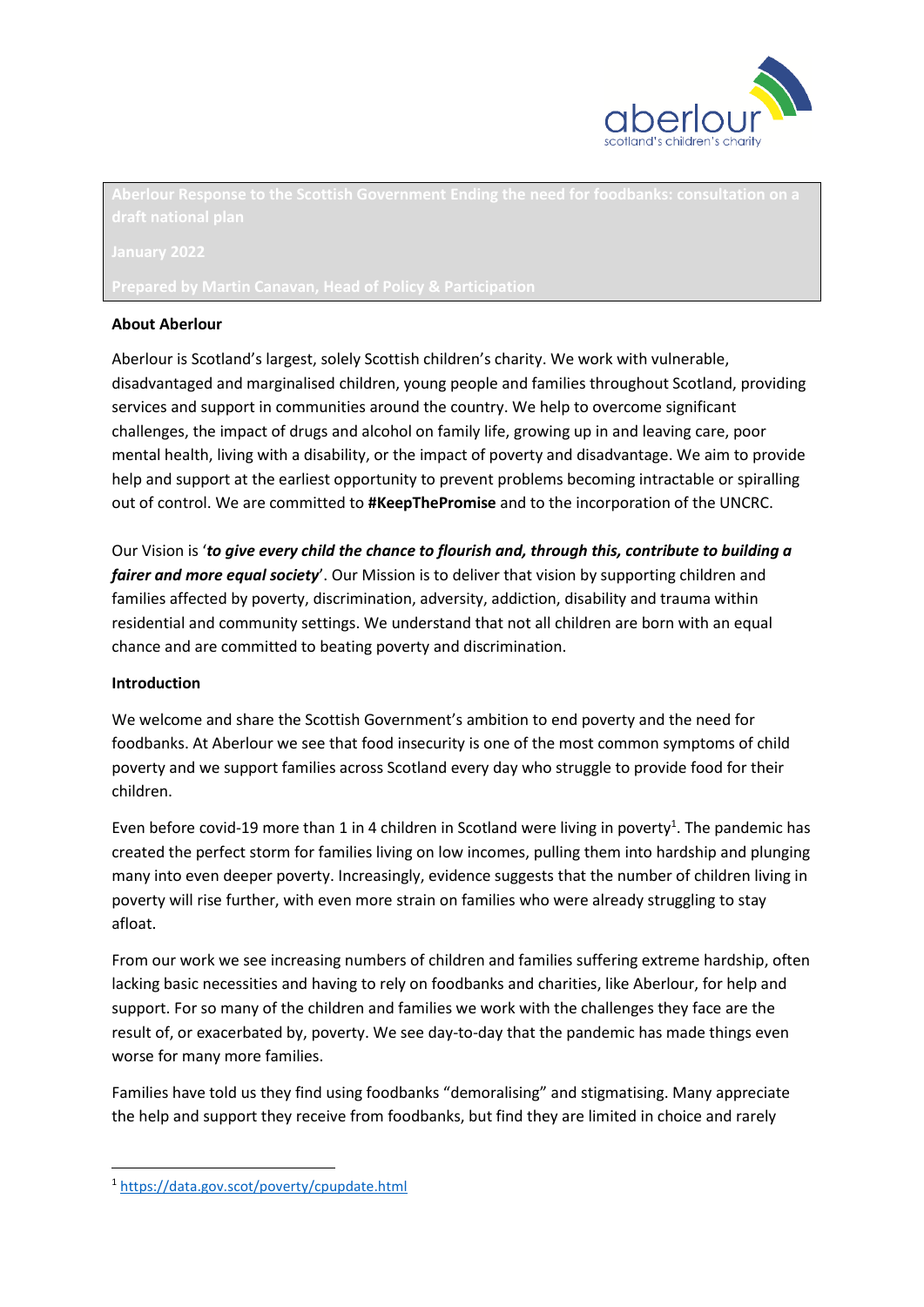provide fresh food. Families we work with are clear that having money in their pockets, and the choice that allows, is better for them and their children.

We support the Scottish Government's efforts to end the need for foodbanks through rights-based, preventative and responsive approaches that better meet families' needs and which promote dignity and choice for families.

# **Aberlour Urgent Assistance Fund**

Aberlour's Urgent Assistance Fund provides financial support via small grants to families and young people aged 21 and under living anywhere in Scotland and experiencing extreme financial hardship<sup>2</sup>. Since the start of the pandemic applications to the fund from families needing emergency financial support increased by more than 1000%.

The cash grants help and assist with a range of basic needs, such as food, prepay power cards, clothing, bedding or other essentials. Over the course of the pandemic we have distributed more than £1.5m supporting nearly 5000 families with emergency financial assistance. This equates to more than 10000 children. The fund has supported families from all over Scotland across 31 local authorities.

Single parents account for more than 70% of those families who receive support. In addition, families living with a disability or illness, families affected by domestic abuse, families affected by parental mental health issues, as well as asylum seeking families and families with No Recourse to Public Funds, are those most commonly receiving assistance. A growing number of families are seeking help for the first time due to financial hardship directly as a result of the impact of the pandemic on their individual or family circumstances.

Through our Urgent Assistance Fund we see around 60% of families requesting financial assistance for help providing food. Without additional financial support many parents tell us they feel they cannot keep their heads above water. Parents tell us they feel ashamed that they are not able to provide for their children and have to rely on charities and foodbanks.

Research commissioned by Aberlour on the use of the fund during the pandemic highlighted that for many families accessing the fund their circumstances are: "*indicative of levels of poverty we would consider more absolute than relative*" 3 .

We agree with the vision outlined in the draft national plan: "*Everyone has a sufficient and secure income to be able to access food that meets their needs and preferences*." It is only through ensuring that everyone has an adequate income that allows them to live and to thrive that we will eradicate the need for foodbanks.

**.** 

<sup>2</sup> <https://www.aberlour.org.uk/urgentassistancefund/>

<sup>3</sup> [https://www.aberlour.org.uk/wp-content/uploads/2021/10/Evaluation-of-Aberlours-Urgent-Assistance-](https://www.aberlour.org.uk/wp-content/uploads/2021/10/Evaluation-of-Aberlours-Urgent-Assistance-Fund_Professor-Morag-Treanor_November-2020.pdf)Fund Professor-Morag-Treanor November-2020.pdf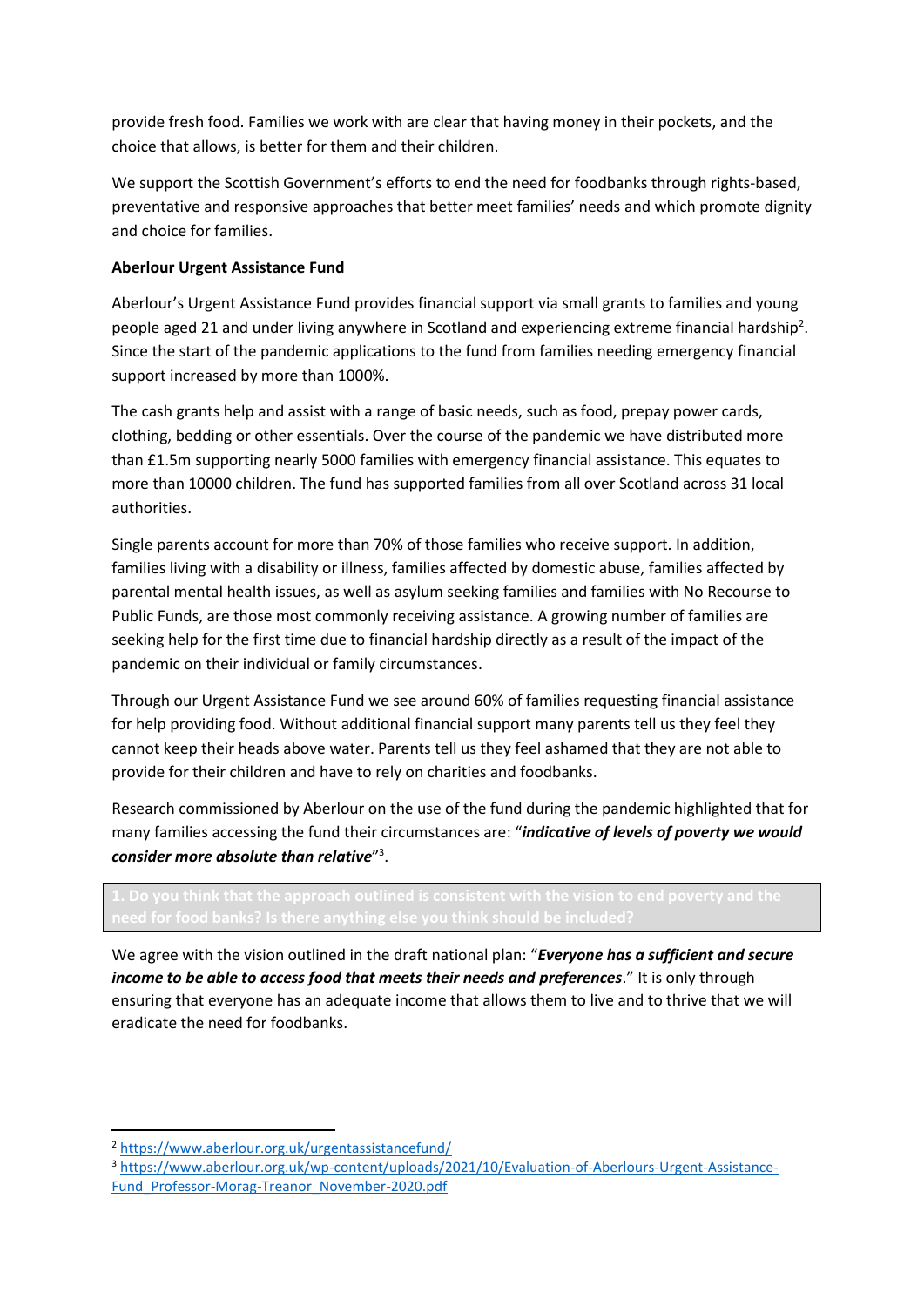The preventative approach outlined within the draft national plan focused on increasing incomes through fair work and better routes into employment, further use of social security powers and mitigating living costs for those on low incomes is the correct one.

### **Rights Based Approach**

Article 11 of the International Convention on Economic, Social and Cultural Rights<sup>4</sup> outlines everyone's right to an adequate standard of living, including adequate food, and the fundamental right to be free from hunger. Similarly, Article 27 of the UNCRC<sup>5</sup> insists that all children have the right to an adequate standard of living, including food. We welcome the rights-based approach that the draft national plan outlines in its aim to end the need for foodbanks.

We believe that delivering a rights-based national plan to end foodbanks can only be achieved by ensuring those who are experts by experience, who have experienced food insecurity and relied on foodbanks, must be at the centre of shaping and influencing that plan, its actions and how best to respond to meet the needs of people across Scotland experiencing food insecurity.

#### **Increasing Incomes**

**.** 

Even prior to the pandemic, reduced household budgets for thousands of families across Scotland have made the provision of food for them and their children a daily challenge. We are clear that first and most direct way in which we can lift families out of poverty and prevent the need for foodbanks is by ensuring an income for all that allows families to thrive.

The commitment made by the Scottish Government to increase the incomes of low-income families by doubling the Scottish Child Payment to £20 per child per week will help lift thousands of families out of poverty. Alongside many other organisations, Aberlour campaigned for this and we know how much of a difference the increase in value of this vital benefit will make for eligible families across Scotland. The introduction of additional financial support, such as increasing the value of the Best Start Grant, Best Start Foods and School Clothing Grant, will guarantee more money in families' pockets to spend on what they choose is best for them and their children.

However, steps to increase family incomes will be greatly impacted by the current cost of living crisis. Even the increase to the Scottish Child Payment from April this year will not be enough to reduce child poverty to a level that would see an end to the need for foodbanks, or to meet statutory child poverty targets.

Therefore, there must be consideration of what additional actions are necessary within the plan to counteract any steep and ongoing rise in the costs of living and essential and basic goods (such as food and utilities) that will undermine the plan's ambition to end the need for foodbanks through increasing incomes. All evidence indicates further use of Scotland's social security powers will be necessary to help meet statutory child poverty targets<sup>6</sup>. We believe increasing the value of the Scottish Child Payment will continue to be the first and best way to increase incomes for low-income families, and as a result help to prevent the need for foodbanks.

<sup>5</sup> <https://downloads.unicef.org.uk/wp-content/uploads/2016/08/unicef-convention-rights-child-uncrc.pdf>

<sup>4</sup> <https://www.ohchr.org/EN/ProfessionalInterest/Pages/CESCR.aspx>

<sup>6</sup> <https://fraserofallander.org/wp-content/uploads/2022/01/Child-poverty-report-final-200122.pdf>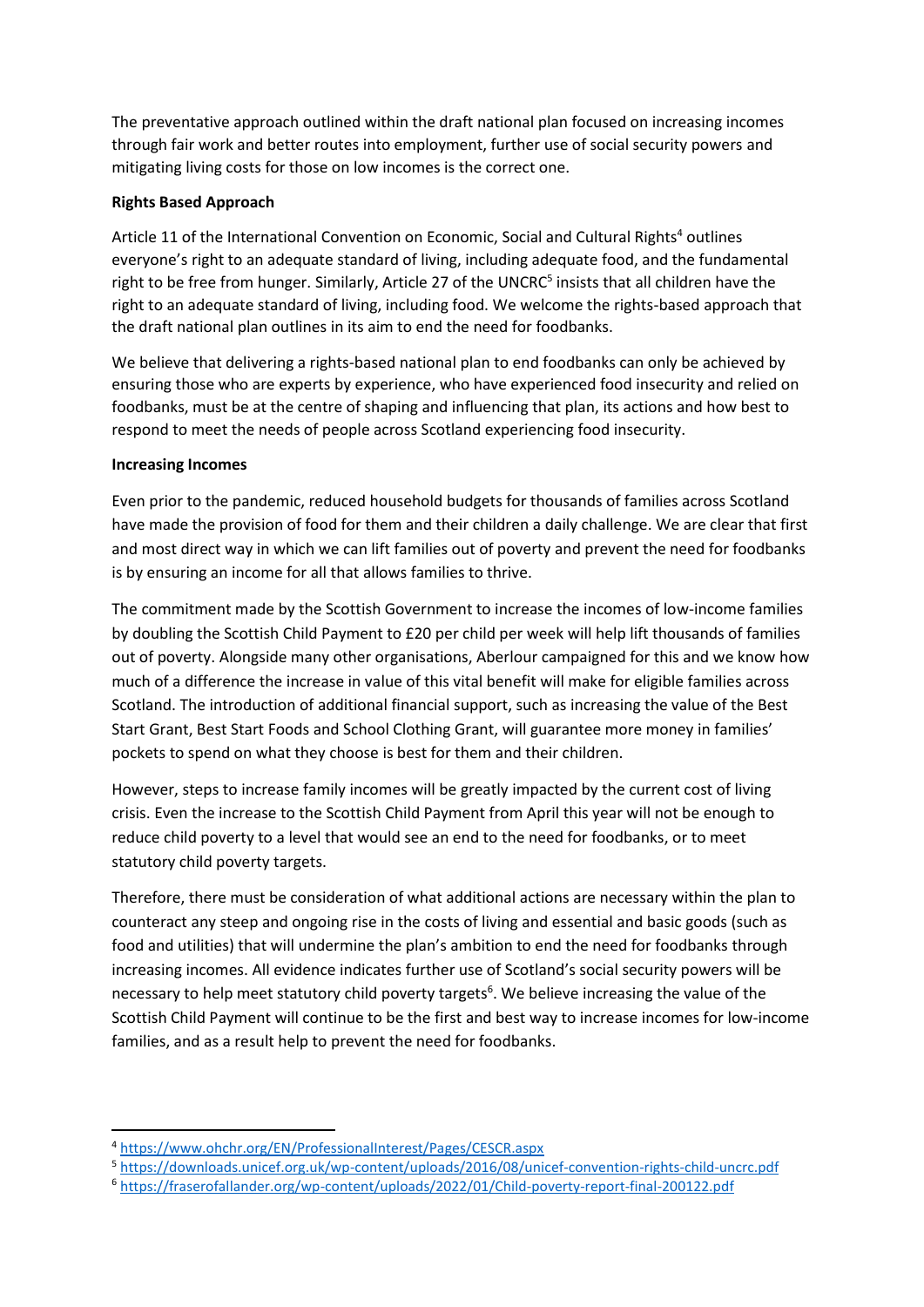### **Scottish Welfare Fund**

Just like many charitable or hardship funds, such as Aberlour's Urgent Assistance Fund, demand on the Scottish Welfare Fund (SWF) has risen sharply as a result of the pandemic. This has exposed and highlighted a range of issues and concerns with the delivery and administration of the fund across the country.

The additional investment in SWF in response to Covid-19 was widely welcomed and much needed. SWF has been able to support many people in financial crisis, including significant numbers of those impacted by the financial effects of the pandemic. However, during the pandemic Aberlour and others, including the Poverty & Inequality Commission<sup>7</sup>, became concerned about issues and challenges many families across Scotland have had accessing SWF.

In October 2020, Aberlour provided joint evidence to the Scottish Parliament's Social Security Committee, along with One Parent Families Scotland and Child Poverty Action Group, to raise many shared concerns<sup>8</sup>. Key issues included: lack of consistency in delivery of SWF; apparent suspension of the community care grant element of SWF in some areas; accessibility issues regarding the application process; erroneous or lack of up to date information on local authority websites; limited knowledge or awareness of SWF locally; and lack of confidence that SWF could or would help those in financial crisis.

A number of outlined issues have persisted since before the pandemic. The work undertaken by Child Poverty Action Group and others, through the joint A Menu For Change programme<sup>9</sup>, previously highlighted issues in relation to the accessibility and administration of SWF. The pandemic has magnified these issues at a time when families in urgent financial need should find it easier to access support through SWF, but have experienced additional and increased challenges in getting the help they need.

We believe that SWF should play an important role as part of the wider welfare system in Scotland that can respond effectively to the needs of those in financial crisis. We also believe that SWF should provide a route to accessing additional support if necessary for those who require it. However, despite commitments made by the Scottish Government to conduct an independent review into the operation and delivery of SWF this has so far not taken place. We are concerned that the intention within the draft national plan to end the need for foodbanks relies on SWF functioning effectively as a support for those who may otherwise access foodbanks. We believe this will not be achievable as long as those issues persist and until SWF is working consistently for all those across Scotland who need it.

# **Holistic Support**

**.** 

We welcome the intention of the draft national plan to take a holistic approach to supporting those who experience food insecurity. It is correct that this should include help around welfare rights and money advice. Increasing family incomes is a vital part of how we tackle child poverty, but it is not a

[recovery/consultation/view\\_respondent?uuId=816940400](https://yourviews.parliament.scot/session-5/role-of-social-security-in-covid19-recovery/consultation/view_respondent?uuId=816940400)

<sup>7</sup> <https://povertyinequality.scot/wp-content/uploads/2020/08/Scottish-Welfare-Fund-briefing-.pdf> <sup>8</sup> [https://yourviews.parliament.scot/session-5/role-of-social-security-in-covid19-](https://yourviews.parliament.scot/session-5/role-of-social-security-in-covid19-recovery/consultation/view_respondent?uuId=816940400)

<sup>9</sup> [https://amenuforchange.files.wordpress.com/2020/01/a-menu-for-change-scottish-welfare-fund-briefing-](https://amenuforchange.files.wordpress.com/2020/01/a-menu-for-change-scottish-welfare-fund-briefing-%20.pdf) [.pdf](https://amenuforchange.files.wordpress.com/2020/01/a-menu-for-change-scottish-welfare-fund-briefing-%20.pdf)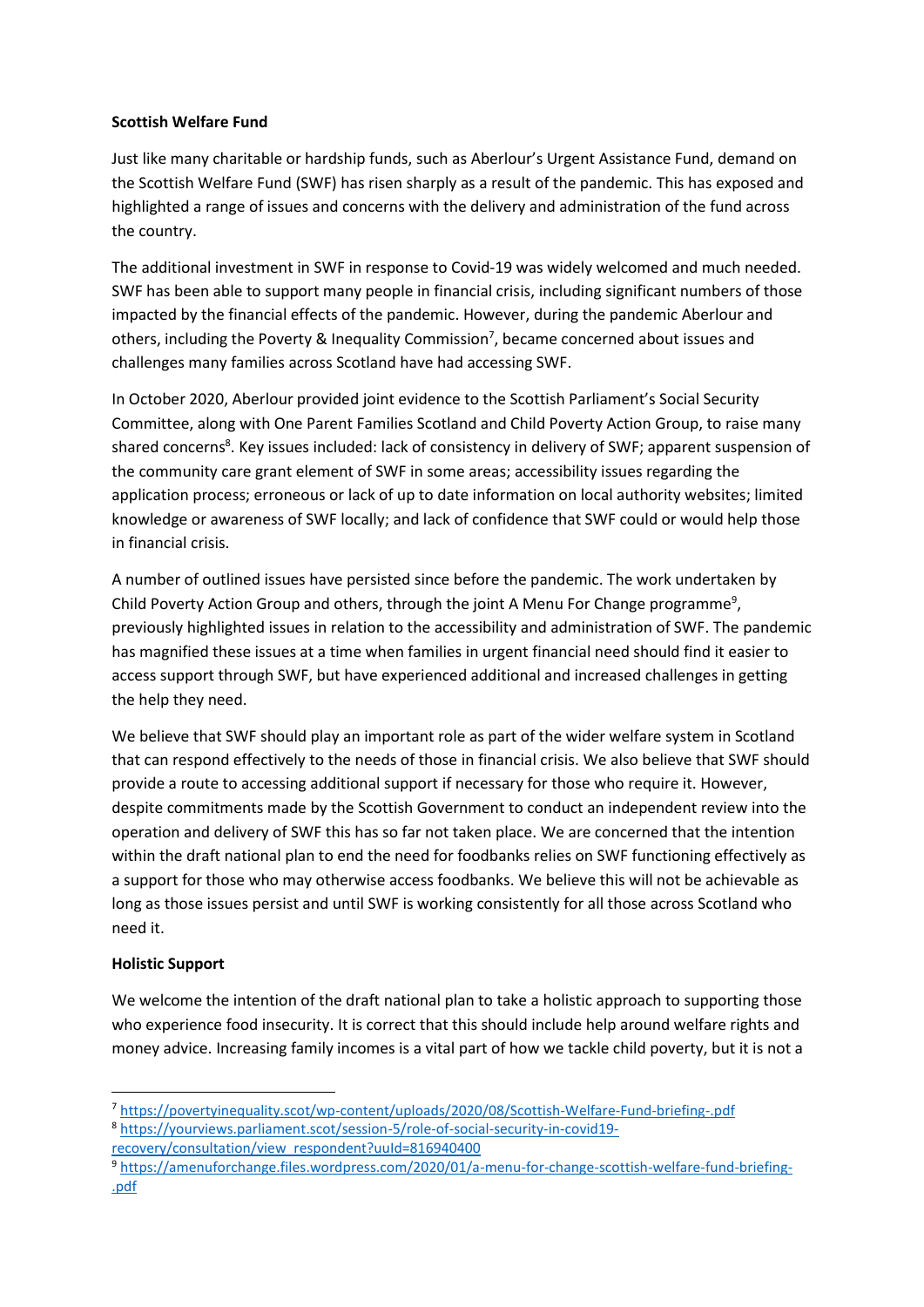sliver bullet. It must be followed up by support to mitigate the impact of poverty and the many other issues that poverty can create or make worse.

A holistic approach to supporting families who need extra help and support must also ensure a combination of practical, emotional and financial support is available and accessible for those experiencing financial hardship and who experience food insecurity. Delivering holistic, whole-family support for all families who need extra help is vital to tackle the impact of poverty on families and to mitigate the wide-ranging symptoms of child poverty, including food insecurity.

Many families who access financial support through Aberlour's Urgent Assistance Fund are often struggling in other ways with the anxiety and stress caused, or exacerbated, by their financial circumstances. Beyond the immediate financial need some families may have, at Aberlour we often find that families require additional help and support in other ways. We recognise that families experiencing financial crisis who may seek help from charities or foodbanks will often need ongoing and additional help and support and that this will be on a longer-term basis than any immediate financial support can provide.

We believe the draft national plan can be strengthened by identifying actions that ensure a consistent and connected approach to meeting families' needs including, but not limited to, food insecurity. This can be best be achieved by outlining how it aims to bring agencies and services together locally to support families, with a 'no wrong door' approach in response to and beyond their immediate financial circumstances. It is crucial that families are at the centre of and can exercise agency over what this looks like for them.

# **Cash First Approach**

**.** 

We welcome the intention to invest in a 'cash-first local partnership' approach that aims to make foodbanks the last port of call for those experiencing food insecurity. It is our experience that during the pandemic the third sector was best able to deliver direct cash support to families in financial crisis, through charitable and hardship funds, such as Aberlour's Urgent Assistance Fund. Third sector organisations have proven to be flexible and agile and often better able to respond to families' immediate needs at times of crisis, than local authority partners have been able to. We believe there is a role for third sector organisations who operate financial support funds to continue to play as part of a joined up local approach to supporting those in financial crisis, offering cash first solutions and mitigating the need for foodbanks.

However, we are concerned that the draft national plan intends to pilot the use of food vouchers in place of foodbank referrals. We do not believe this is consistent with the Scottish Government's stated commitment to ensuring a cash first approach in response to food insecurity<sup>10</sup>. As food insecurity is a symptom of poverty, any rights-based approach to ending the need for foodbanks must ensure that those experiencing food insecurity have enough money to provide for themselves and their family. Families tell us that alternatives to cash, such as vouchers, often do not meet their needs, are stigmatising and limit their options of what they can buy. Dignity and choice must be at the heart of the draft national plan. Families know what is best for them and their children and only a cash first approach can guarantee that for families.

<sup>10</sup> <https://www.gov.scot/publications/scottish-government-response-un-food-insecurity-poverty/pages/2/>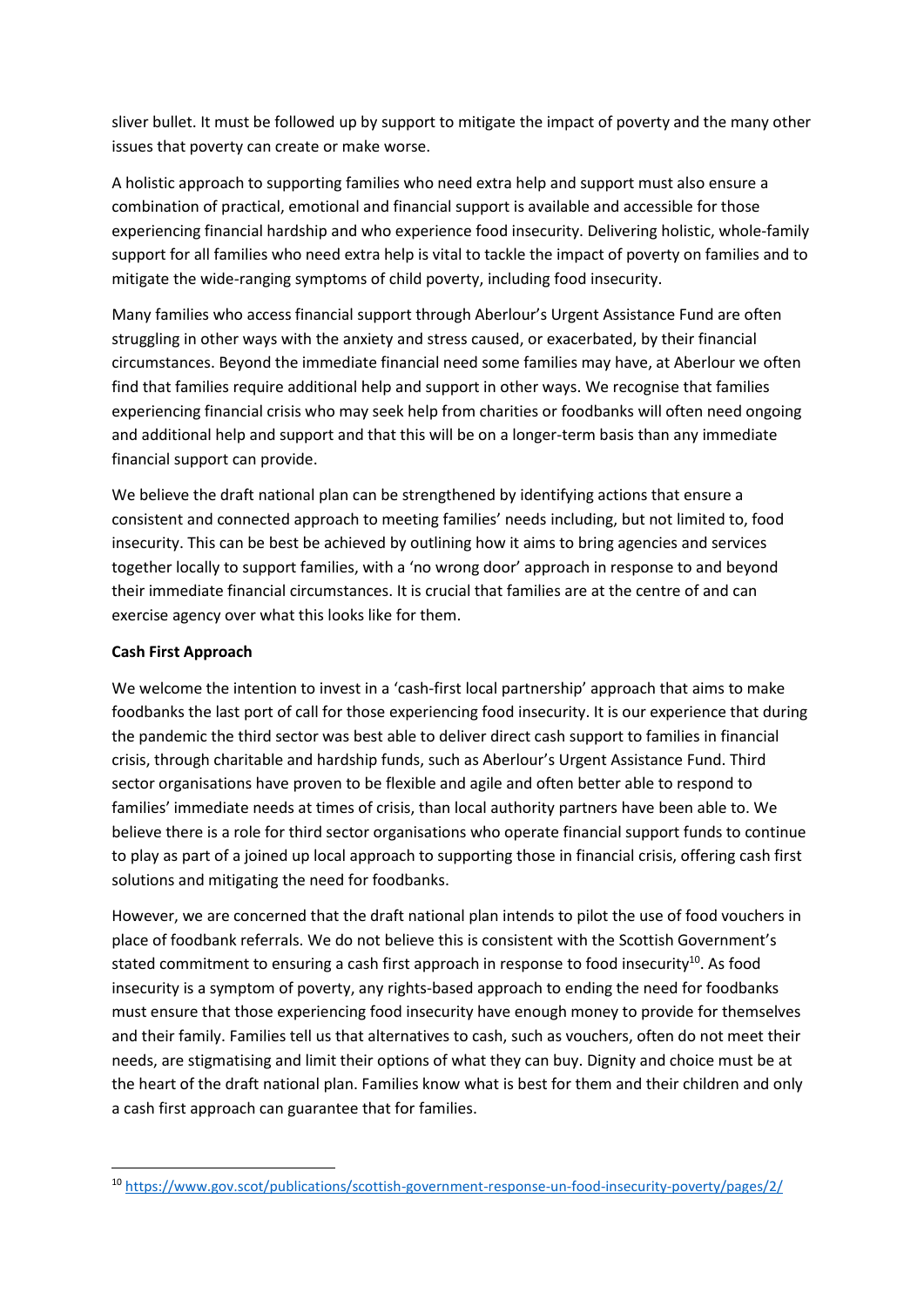Yes.

**3. Do you think that the suggestions for what more we plan to do will help to reduce the need for** 

Yes.

 $\overline{a}$ 

As evidenced in the Scottish Government's own Ending Destitution Together strategy those with No Recourse to Public Funds (NRPF) are at greatest risk of living in destitution and experiencing extreme financial hardship<sup>11</sup>. Through Aberlour's Urgent Assistance Fund we have seen a significant increase in families with NRPF seeking financial help.

We believe the cash first principle should apply to any measures intended to provide financial assistance and support to **all** children and families experiencing financial hardship or living in poverty, and where possible this must include families with NRPF.

There have been many calls for the Scottish Government to provide support to these families using devolved social security powers or other discretionary measures. It has been argued that local authority powers which allow for the discretionary use of cash assistance should be used to target financial and practical support, at least equivalent to the value of the Scottish Child Payment, for families with NRPF, to promote children's wellbeing and to prevent these families from falling into poverty and destitution<sup>12</sup>.

It is our opinion that provisions included under s.12 of the Social Security (Scotland) Act and s.22 of the Children (Scotland) Act 1995<sup>13</sup> should be used to develop a national scheme to provide support to these families, promote children's wellbeing and to prevent poverty and destitution. The Poverty and Inequality Commission has called on the Scottish Government to work with CoSLA "*to develop a national policy on the provision of support to those with no recourse to public funds through local authorities".<sup>14</sup>*

<sup>11</sup> [https://www.gov.scot/binaries/content/documents/govscot/publications/strategy-plan/2021/03/ending](https://www.gov.scot/binaries/content/documents/govscot/publications/strategy-plan/2021/03/ending-destitution-together/documents/ending-destitution-together-strategy-improve-support-people-no-recourse-public-funds-living-scotland-2021-2024/ending-destitution-together-strategy-improve-support-people-no-recourse-public-funds-living-scotland-2021-2024/govscot%3Adocument/ending-destitution-together-strategy-improve-support-people-no-recourse-public-funds-living-scotland-2021-2024.pdf)[destitution-together/documents/ending-destitution-together-strategy-improve-support-people-no-recourse](https://www.gov.scot/binaries/content/documents/govscot/publications/strategy-plan/2021/03/ending-destitution-together/documents/ending-destitution-together-strategy-improve-support-people-no-recourse-public-funds-living-scotland-2021-2024/ending-destitution-together-strategy-improve-support-people-no-recourse-public-funds-living-scotland-2021-2024/govscot%3Adocument/ending-destitution-together-strategy-improve-support-people-no-recourse-public-funds-living-scotland-2021-2024.pdf)[public-funds-living-scotland-2021-2024/ending-destitution-together-strategy-improve-support-people-no](https://www.gov.scot/binaries/content/documents/govscot/publications/strategy-plan/2021/03/ending-destitution-together/documents/ending-destitution-together-strategy-improve-support-people-no-recourse-public-funds-living-scotland-2021-2024/ending-destitution-together-strategy-improve-support-people-no-recourse-public-funds-living-scotland-2021-2024/govscot%3Adocument/ending-destitution-together-strategy-improve-support-people-no-recourse-public-funds-living-scotland-2021-2024.pdf)[recourse-public-funds-living-scotland-2021-2024/govscot%3Adocument/ending-destitution-together-strategy](https://www.gov.scot/binaries/content/documents/govscot/publications/strategy-plan/2021/03/ending-destitution-together/documents/ending-destitution-together-strategy-improve-support-people-no-recourse-public-funds-living-scotland-2021-2024/ending-destitution-together-strategy-improve-support-people-no-recourse-public-funds-living-scotland-2021-2024/govscot%3Adocument/ending-destitution-together-strategy-improve-support-people-no-recourse-public-funds-living-scotland-2021-2024.pdf)[improve-support-people-no-recourse-public-funds-living-scotland-2021-2024.pdf](https://www.gov.scot/binaries/content/documents/govscot/publications/strategy-plan/2021/03/ending-destitution-together/documents/ending-destitution-together-strategy-improve-support-people-no-recourse-public-funds-living-scotland-2021-2024/ending-destitution-together-strategy-improve-support-people-no-recourse-public-funds-living-scotland-2021-2024/govscot%3Adocument/ending-destitution-together-strategy-improve-support-people-no-recourse-public-funds-living-scotland-2021-2024.pdf)

<sup>12</sup> [https://www.savethechildren.org.uk/content/dam/gb/reports/end\\_child\\_poverty\\_manifesto\\_2021.pdf](https://www.savethechildren.org.uk/content/dam/gb/reports/end_child_poverty_manifesto_2021.pdf) <sup>13</sup> [https://www.gov.scot/publications/scotlands-children-children-scotland-act-1995-regulations-guidance](https://www.gov.scot/publications/scotlands-children-children-scotland-act-1995-regulations-guidance-volume-1-support-protection-children-families/pages/2/)[volume-1-support-protection-children-families/pages/2/](https://www.gov.scot/publications/scotlands-children-children-scotland-act-1995-regulations-guidance-volume-1-support-protection-children-families/pages/2/)

<sup>14</sup> <https://povertyinequality.scot/wp-content/uploads/2020/08/Scottish-Welfare-Fund-briefing-.pdf>